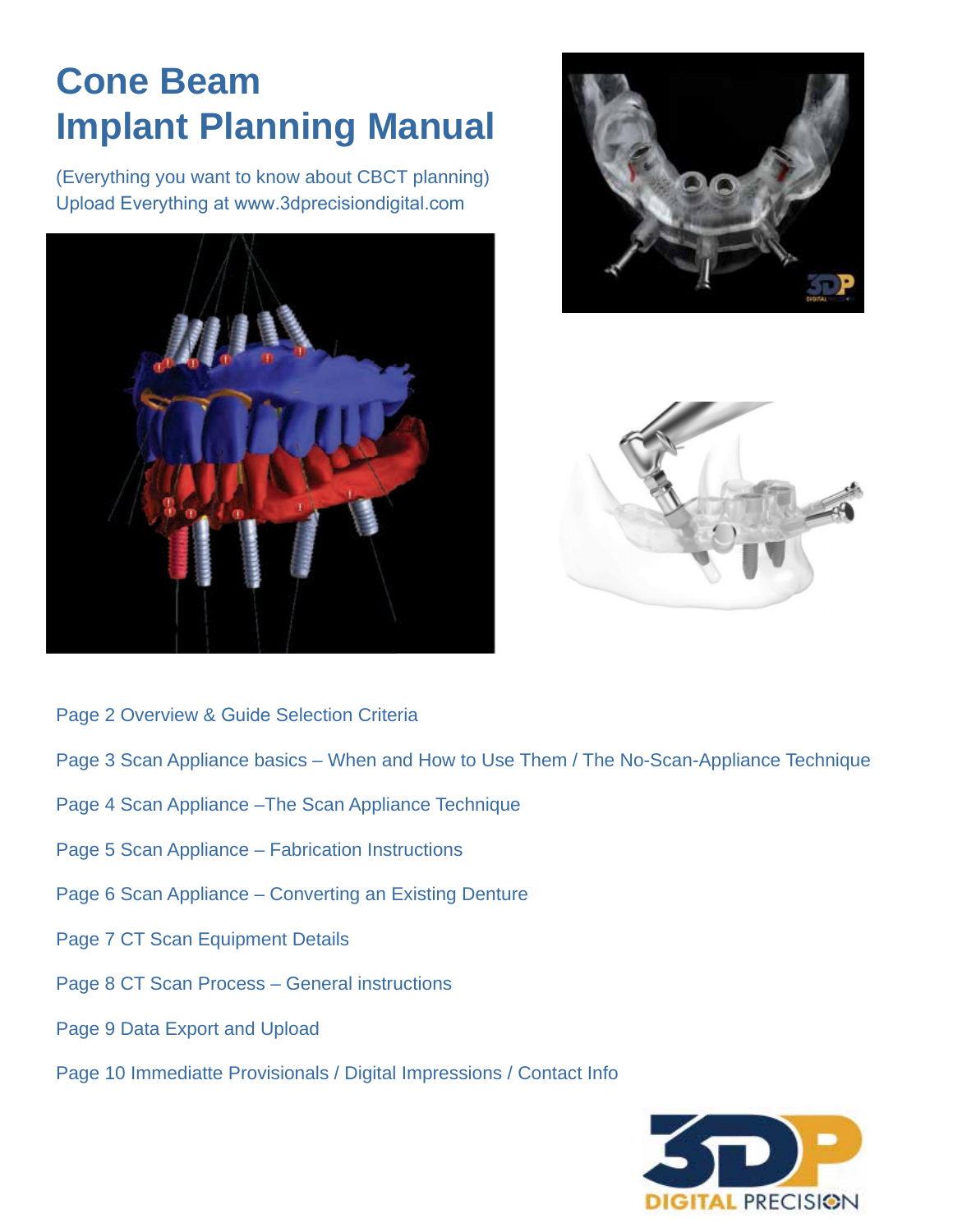# **Page 2 Overview –**Overview & Guide Selection Criteria

Implant surgical guides using Cone Beam Computed Tomography is the most advanced process of predictably planning dental implant placement. Precision Dental Arts Dental Implant Planning Service is a nationally recognized all-inclusive, turn-key solution to supporting dentists in surgical guidance. We offer treatment planning, diagnostic work-up and evaluation, CBCT technical support , live on-line meetings, surgical guides, surgical reports, and final restorations. By selecting ROE to support your practice, you chose an experienced team that has completed many thousands of successful cases. It is important to know that our service is compatible with all implant systems and nearly all guided surgical kits.

Significant advancements in cone beam planned surgical guides during the past few years have allowed surgical guidance to be more affordable and accessible. With our service you can create surgical guides for any type of treatment from single nit placement to immediate-load "All-on-4". We accommodate all implant systems and provide surgical guides that accommodate your existing armamentarium and all guided surgical kits. This manual will lead you through the CT process, beginning with guide choice.

### **Choose the type of Guide**

The first step in the process is to choose the type of surgical guide to create. There are three basic guides to choose from, tooth, tissue, and bone supported. The choice depends upon how the patient presents and they type of surgery to be performed. If the patient is dentate and will remain dentate during the procedure, choose a tooth supported guide. If the patient is edentulous, then you can choose between tissue and bone supported. These two surgeries are quite different and may require an on line meeting to decide the course of action (tissue thickness, bone quantity, shape of ridge etc ). We also fabricate bone reduction guides either stand alone, or in conjunction with a guide.

| tooth supported partially<br>edentulous | stabilization pins | tissue supported w/ optional   bone supported fully flapped   Stackable w/ bone reduction-<br><b>**Patented Guides</b> |
|-----------------------------------------|--------------------|------------------------------------------------------------------------------------------------------------------------|

### **Choose the software**

Basics Box : Guide Software - BlueSkyPlan is Precisions primary software

Once the guide type is selected we will need to decide which software is the best choice for your particular case. Nearly all cases today are fabricated using BlueSkyPlan, a free software that any doctor can own. Visit BlueSkyBio and click software to choose the right version for your computer system. This is optional, as almost all cases planned today with Precision are planned in live on line sessions. This method will save you planning time and learning software.



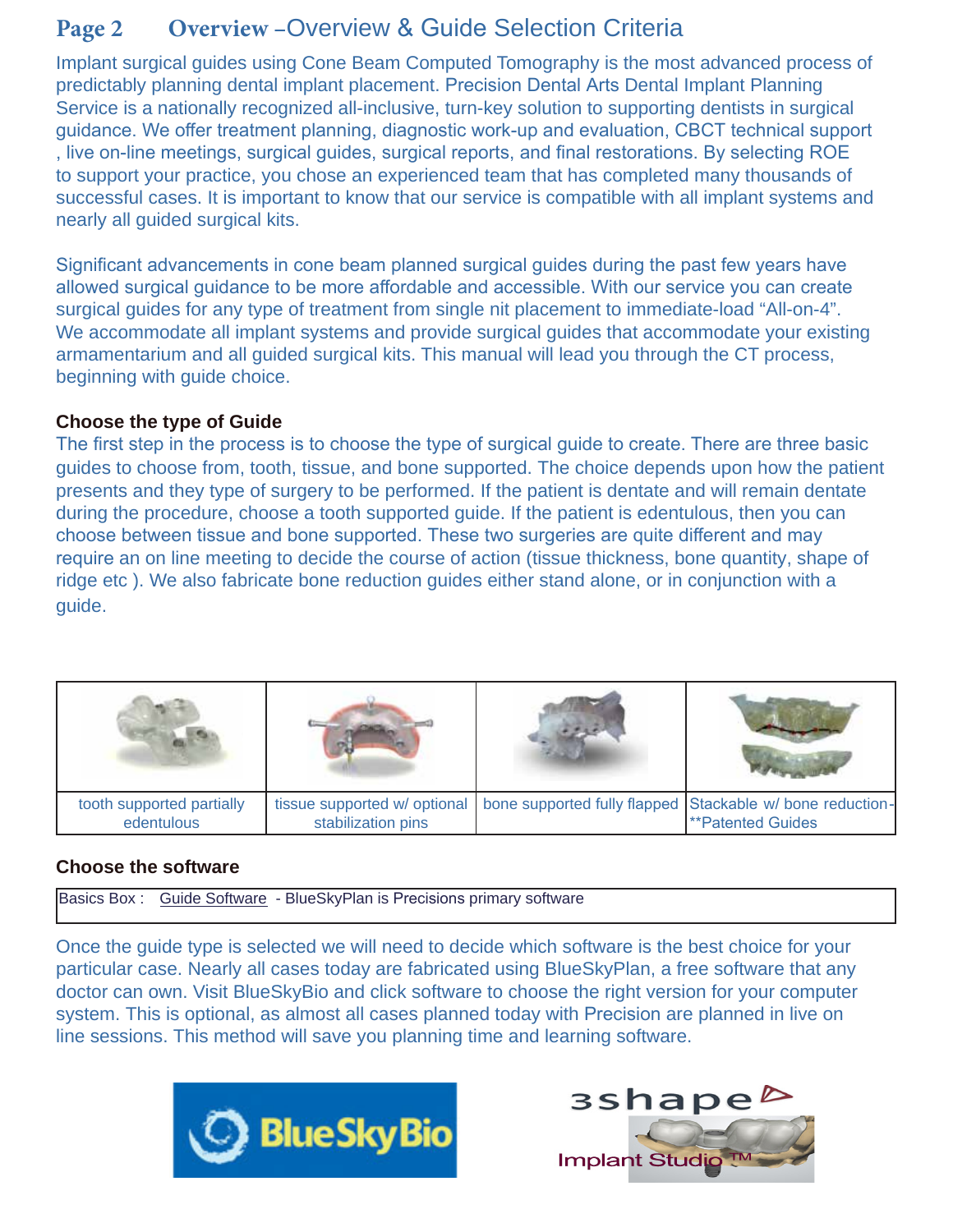### **Page 3** Scan Appliance basics – When and How to Use Them

### **Decide if you need a Scan Appliance**

Basics Box : No-Scan-Appliance - is possible if you are restoring 1 - 5 implants, patient is dentate, and there are minimal metal-based restorations present. Simply send us a CT scan, models and 3DP CT Form.

> Scan Appliance - is needed if patient is edentulous, mostly edentulous, or needs more than 5 implants, or presents with many metal-based restorations. Send us models to create a scan appliance.

#### **The No-Scan-Appliance Technique**

If you are planning a case that involves 1-5 implants, the patient is dentate, and the patient presents with little-to-no little metal-based restorations, simply capture a CT scan, keeping the arches separated by cotton rolls, capture a master impression(s), and a bite registration when needed. Send a study model if you deem appropriate. Upload the DICOM through our web site or include a disc with your impressions (or models) and include our 3DP onlinr *CT Order Form*. We will preplan your case according to your instruction, call you for an on line meeting to finalized the plan, and fabricate and send your guide(s).

If your patient presents with many metal-based restorations, then scatter may prevent the noscan-appliance planning. You have an option. You can order a scan appliance for you. This is a clear bite registration material that suppresses scatter. Coat the restorations with a few layers and leave the bite in the mouth during the scan, and upload. Or you can move to the Scan Appliance Technique.

### Quick Steps

| scan patient - separate<br>arches with cotton rolls | send models, or upload a<br>digital impression | meet us on line | receive guide(s) |
|-----------------------------------------------------|------------------------------------------------|-----------------|------------------|



Snapshot of no scan appliance technique. Model serves as soft tissue, digital diagnostic work-up serves as future tooth positions.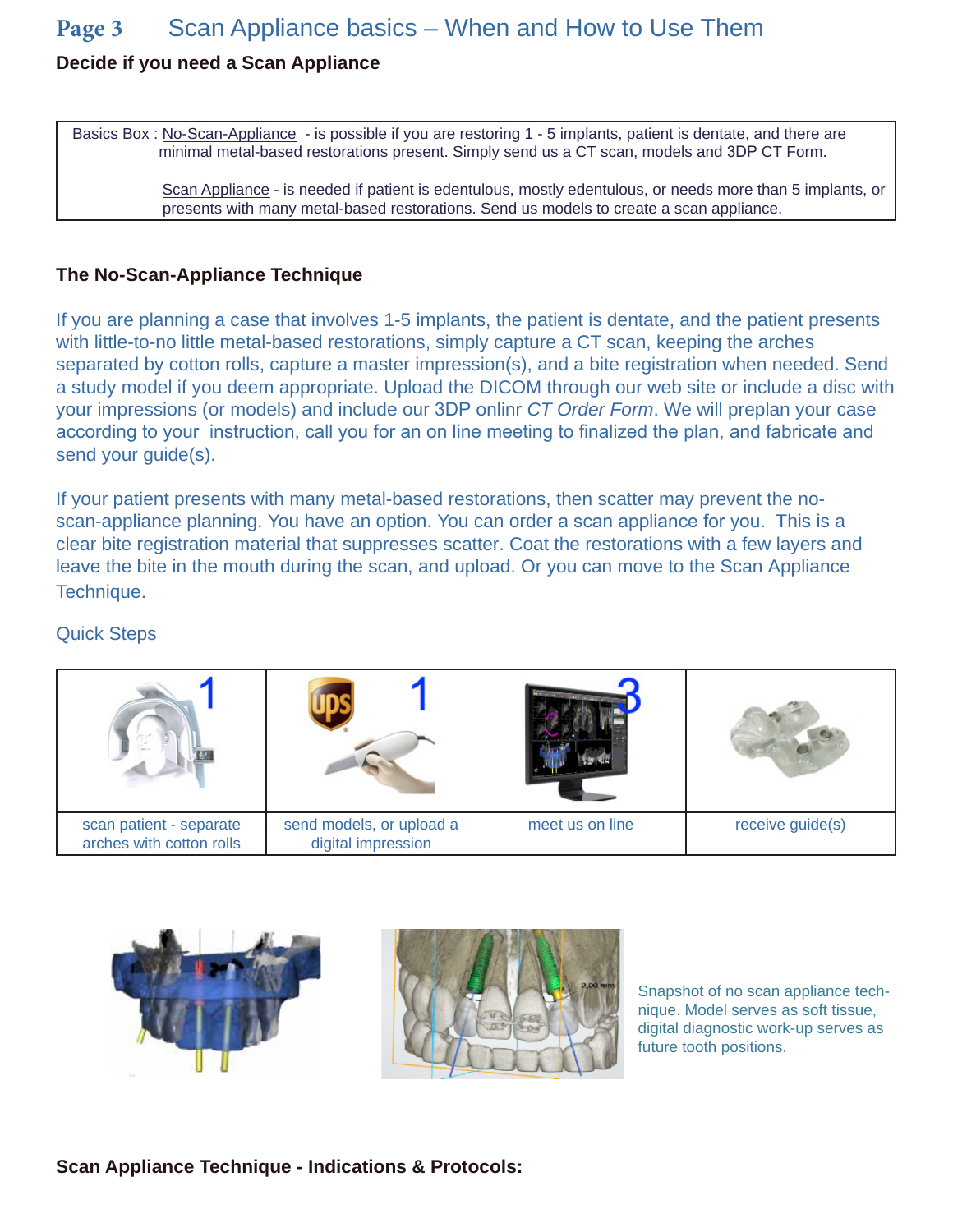### **Page 4 Scan Appliance Technique**

### **When is a Scan Appliance required?**

A scan appliance (a.k.a. radiographic guide) is a rigid acrylic appliance which fits over the existing teeth and/or tissue. It represents the teeth to be restored and includes radiopaque markers for registering the appliance in the CT. The proper fabrication of the scan appliance is the critical first step CT planning.

Tooth position and scanning accuracy are crucial to guided surgery planning and implant position. Final impressions and master casts must be precise to ensure surgical guides fit at the time of surgery. Material thickness and density, proper placement of radiopaque markers, and adequate tooth and tissue coverage for guide sleeves are all important. Scan appliance fabrication protocols are available, however it is our experience that better outcomes are achieved when they are fabricated through our laboratory. Turnaround time is 4 laboratory days, and scan appliances can be fabricated, when treating a mostly dentate patient, from digital impressions. See page 10 for details.

### Quick Steps

| Sent models and bite for<br>guide fabrication, or upload a<br>digital scan when indicated. | Capture 2 CT Scans<br>1) Scan Patient<br>2) Scan the Appliance | Join Precision and 3DP<br>online for an Live patient<br>planning session. | <b>Receive your</b><br>custom 3DP guide |
|--------------------------------------------------------------------------------------------|----------------------------------------------------------------|---------------------------------------------------------------------------|-----------------------------------------|





Snapshots of scan appliance registered to the patient. Implant positions are now planned based upon tooth position and screw access.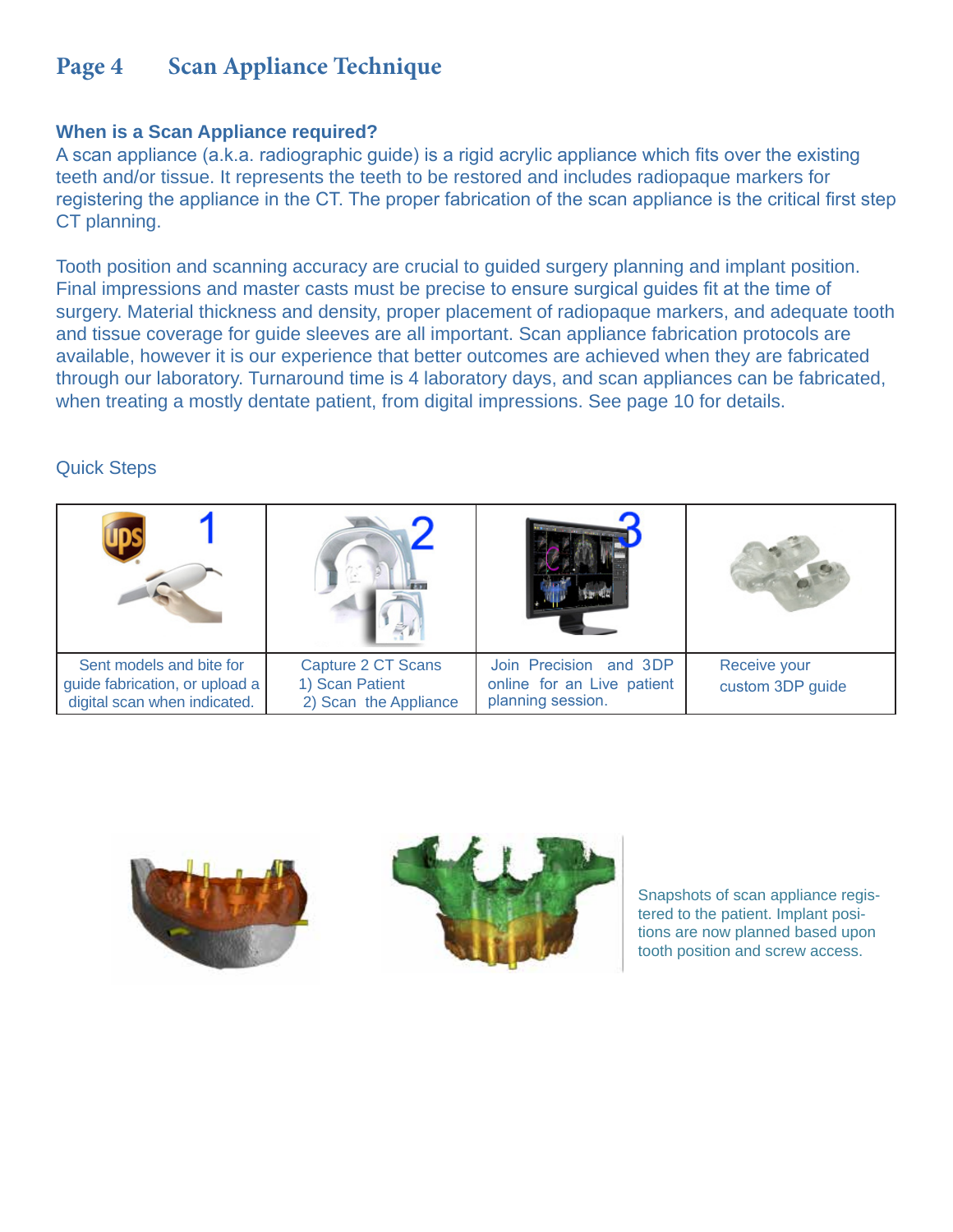### **Page 5 Scan Appliance Fabrication**

### **Scan Appliance – Fabrication Instructions:**

Basics Box : Scan Appliance fab is critical to the success of the case. We highly recommed using our lab-to-fab.

### **Impression Material & Models**

Whether you make the radiographic guide yourself or plan to use our laboratory (recommend, as scanning appliance creation is very specific), the impression is the critical first step in the process. This will ultimately affect the overall accuracy of the surgical guide that is created. We recommend VPS or similar material to be used to take the impression. You must capture full arch impression. When a patient is edentulous, the impression must capture all the land areas, similar to a full denture case.



The entire impression should be free of pulls and bubbles. If the model is not accurate the fit of the radiographic guide will be compromised.

### **Guide Material**

The radiographic guide should be fabricated from clear orthodontic acrylic. Do not use vacuform or any other non-rigid material. These material are too thin and do not exhibit the proper density for scanning.

### **Making the Guide**

A diagnostic wax-up or denture teeth are used to fabricate the radiographic guide. The wax or teeth should be distinctly represented in all aspects. Facially, the crowns of the guide adjacent to existing teeth should adjoining the guide via a diagonal span of acrylic. The guide should cover the occlusal surface of the full arch. The guide should extend over gums on the lingual/palatal side. The flange should be at



least 3 mm thick. The replacement teeth on the guide should touch tissue in edentulous areas. The guide should not have any gaps between the gingiva and the guide. It is important to be aware that the surgical guide will be an exact duplicate of the radiographic guide. For edentulous patients, the guide digitally becomes the surgical guide, meaning the material thicknesses are paramount.

### **Radiopaque Markers**

The appliance should have six, 1.5-2mm round radiopaque markers set in sticky wax, availabe from Precision, or gutta percha placed into the appliance (#5 bur). These markers are utilized in the data merging process following the CT scan. We suggest six markers be randomly placed tongue side of the denture just below the teeth. To eliminate the possible effects of scatter, markers should be placed 10mm away from any metal restorations or objects.

### **Proper Fit**

Because the surgical guide will be an exact duplicate of the radiographic guide, the guide should fit securely on the patient's teeth and/or tissue. If the guide does not fit securely, the guide must be remade. The guide does not need to have perfectly balanced occlusion. Cotton rolls or a radiolucent bite must be used to separate the arches during the scan.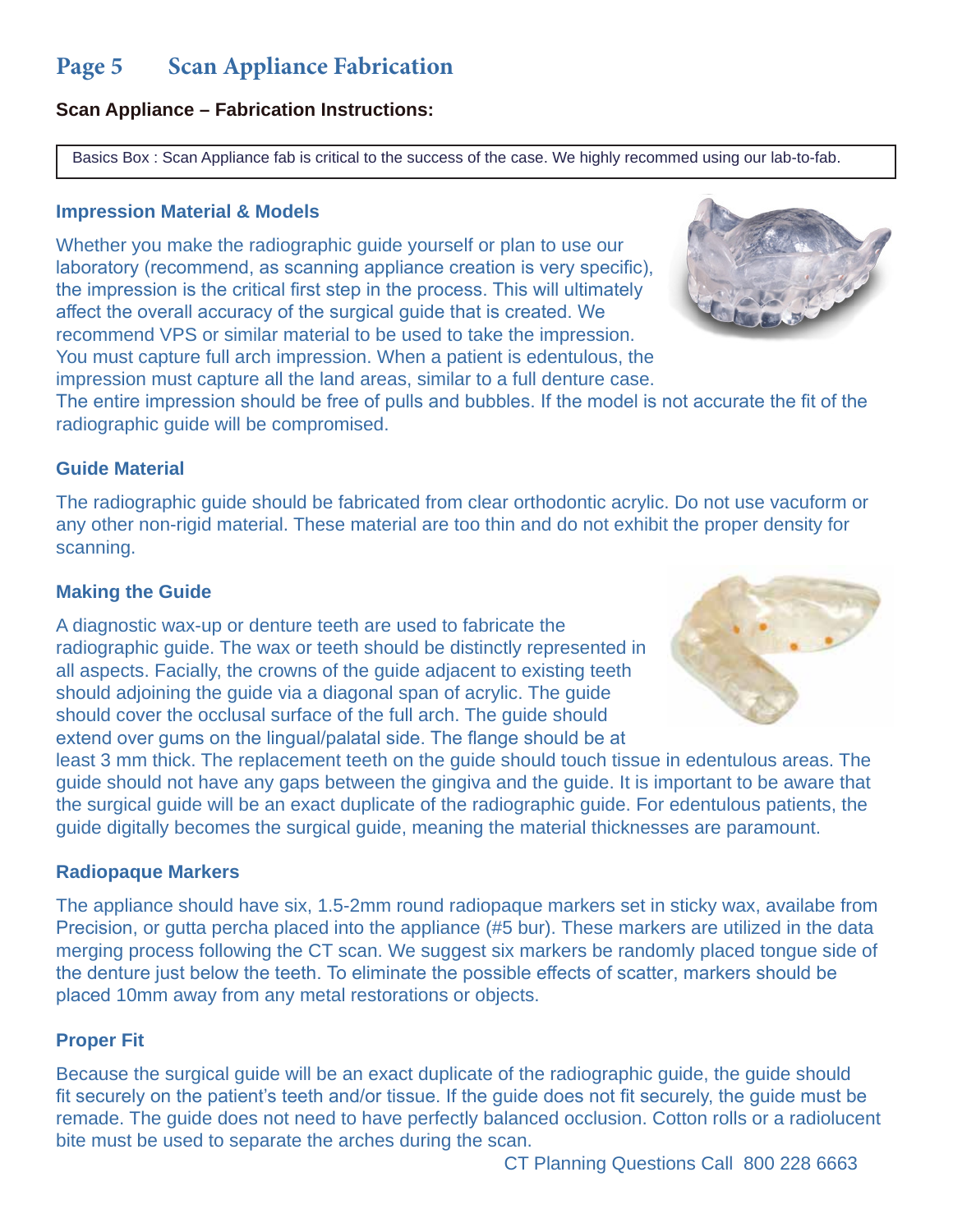### Page 6 Scan Appliance Continued - Converting an Existing Denture

#### **Duplicating an Existing Prosthesis**

The patient's existing denture, or duplicate of the denture, may be used as the scan appliance1. Six gutta-percha markers are placed on the lingual/palatal side of the prosthesis and two within the buccal flanges. If the denture does not fit properly it is recommended that a hard acrylic reline is performed. This will ensure an ideal fit of the surgical guide. If you or the patient prefers not to add the markers to the patient's current denture, a putty flask of the denture can be sent to us for duplication. A simple flasking technique is shown below. This minimizes in  $\Box$  office work and the need for the patient to spend time without their denture.

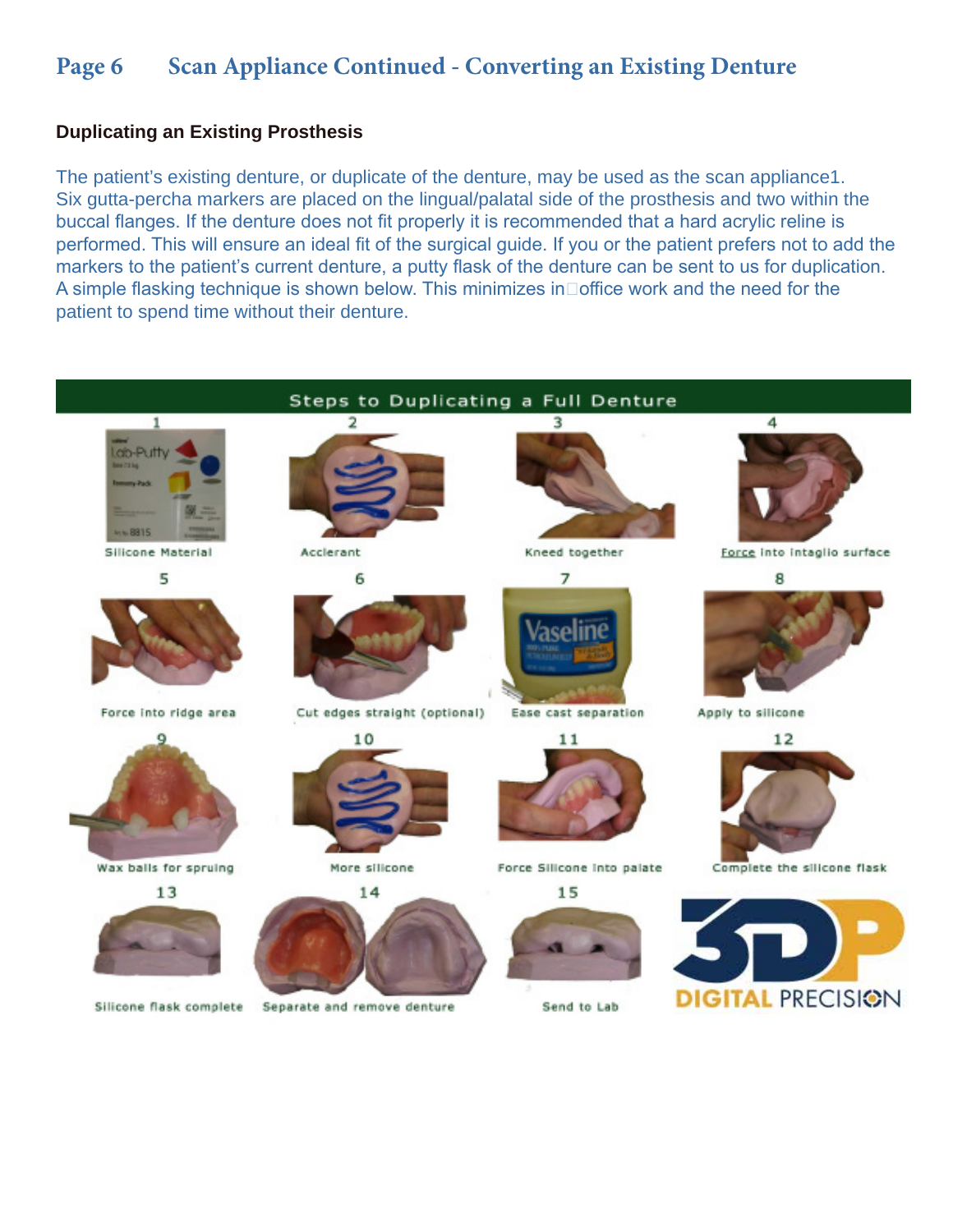## **Page 7 CT Scan Equipment Details**

### **CT Scan: General Instructions**

### **Overview:**

In order to fabricate a CBCT based surgical guide we require uncompressed, multi-slice DICOM data from a Cone Beam CT or Medical CT. The cone beam settings and scanning instructions mostly remain consistent regardless of the type of scan (variances in the box to the right). The models or impressions should be of high quality because the accuracy of the surgery depends upon these initial records. When scanning with a scan appliance, be sure to follow a dual scan protocol (page 8). It is important that the appliance fits with no rock, the appliance has been approved by the dentist, and that the appliance has the radiopaque markers, which are often small and transparent.

### **General scanning instructions:**

- Scan the patient using protocols instructed by the CBCT equipment manufacturer
- It is important to center the patient and not 'cut-off' areas of interest (common mistake)

• It is important to scan a complete arch. Quadrant scans will not work for CT planning, as digital tripoding is not possible. When the system allows, 'stitch' quadrants together to attain the full arch. Both arches in one scan are acceptable.

• Patients must bite on cotton rolls or a scan bite. Opposing teeth must be separated in order to complete registration.

• Cases involving a scan appliance must follow the dual-scan protocol (page 8). This means the patient is scanned with the appliance seated, while biting on cotton rolls. The second scan is of the appliance alone, on a piece of packing foam, in the relative same position it was in the mouth.

| <b>PlanMeca</b>                                | <b>Medical CT Scanner</b>   |
|------------------------------------------------|-----------------------------|
| Scan Appliance - KV 70 Ma 10                   | General                     |
|                                                | 0.4 Voxel                   |
| <b>Galileos System</b>                         | <b>Scan Time 20 Seconds</b> |
| Scan Appliance - must be scanned inside of the | FOV 140 and 170 mm          |
| special Sirona aluminum scan cylinder          | Stitched scans on small FOV |
| Part $# - 6299759$                             | Matrix 512 x 512            |
| Settings: 42 MAS w/o Hi Contrast               |                             |
|                                                |                             |
| <b>Kodak Systems</b>                           |                             |
| Patient Scan - KV 80 Ma 2                      |                             |
| Scan Appliance - KV 75 Ma 10                   |                             |
|                                                |                             |
| $XG$ 3D                                        |                             |
| Large Patient - 42 MS, MAS - 35 or 42          |                             |
|                                                |                             |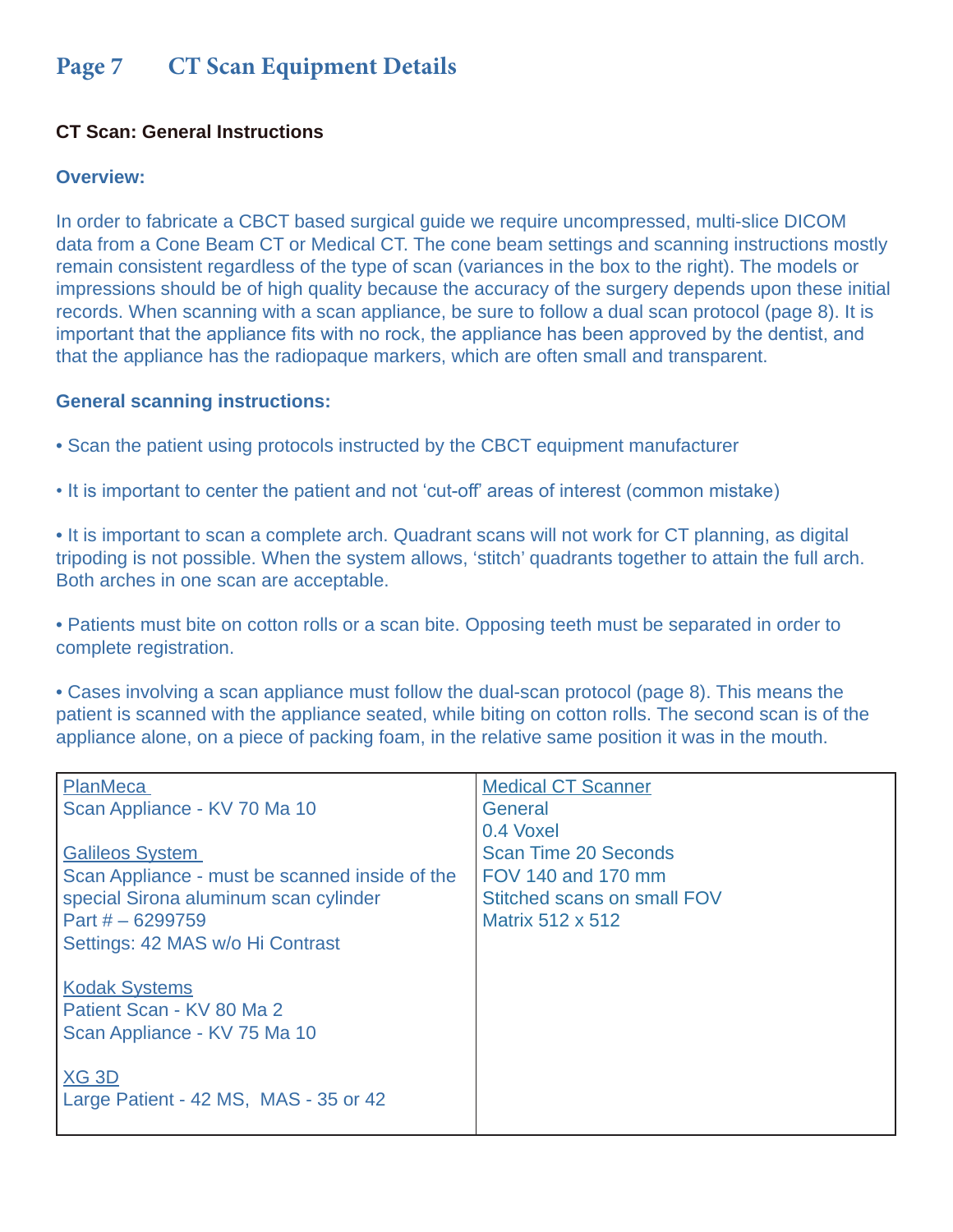## **Page 8 CT Scan Process**

# **CT Scan: Capturing the CT**

When a scan appliance will be used, two scans are required, one of the patient with the appliance seated and one of the scan appliance alone. If surgical guides will be made on both arches, each arch should be scanned separately, or have the patient open biting on cotton rolls.

### Preparation of the patient

• If the patient has a scan prosthesis (radiographic template), it should be worn. Ensure there is not rock. Adjust if needed

### Aligning the patient

- For correct alignment, the trans-axial CT slice plane should be parallel to the occlusal plane of the upper jaw (see figure 2). The gantry tilt is 0°.
- Scan patient with arches opened using cotton rolls or a bite registration index (figure 2).

### **Scanning instructions**

### Scan 1 Positioning for the mandible

• Position the first slice just below the inferior border of the mandible. Position the last slice just above the lower teeth, or in the absence of teeth, set the last slice just above the superior border of the mandibular ridge. If the patient is wearing a scan prosthesis, position the last slice just above the prosthesis. It is critical you include the entire prosthesis in the scanned study and that no teeth or prosthesis are visible in the last slice.

### Scan 1 Positioning for the maxilla

• Position the first slice just below the upper teeth. In the patient is edentulous, and is wearing a scan prosthesis, position the first slice just below the prosthesis. It is critical you include the entire prosthesis in the scanned study. Position the last slice 4 to 5 mm above the floor of the nasal cavity. If planning for zygoma implants, the last slice must be positioned in the middle Scan appliance scan, use cotton of the orbital, called the sutura.

Scan 2 Positioning and Scanning the Scan Appliance Separately (without patient)

• The scan appliance should be placed on cotton rolls, styrofoam, or on the guide holder specifically designed for this purpose supplied by the conebeam manufacturer. The appliance should be positioned in the same orientation as scanned in the patient's mouth.

alwasy separate arches with cotton rolls



rolls to separate arches



Scan appliance in same position as in mouth on foam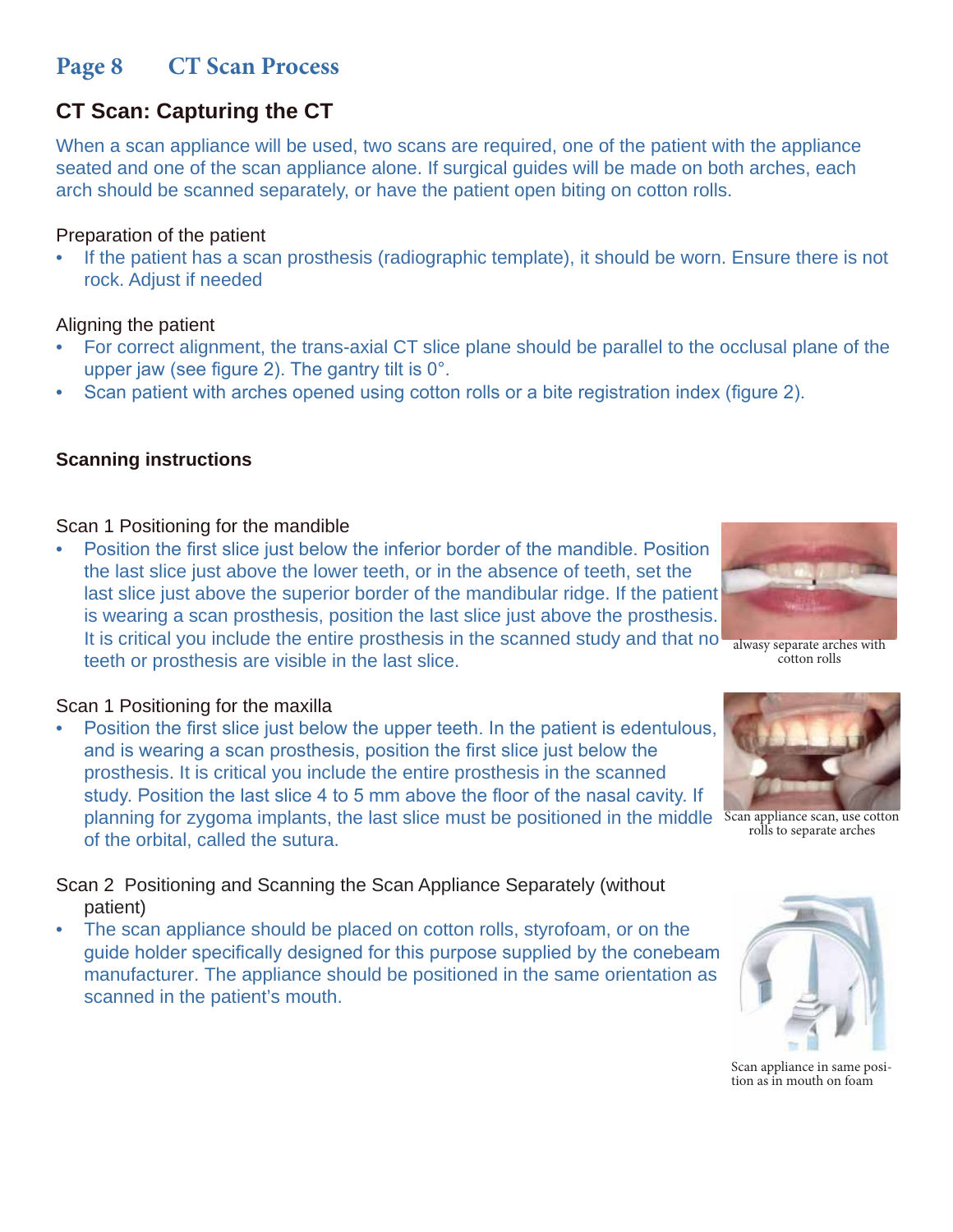### **Page 9 Data Export & Upload**



#### **Data Export & Upload - 3DP provides complete support:**

Basics Box : Capture CT of patient, export DICOM to a folder on your desktop, zip, and upload through our web site.

If you have a scan appliance, follow the dual scan technique and upload both scans.

'Compressed (zipped) folder. A new folder will be created next to the original folder. When you browse from our web site www. dentalimplantplanning.com you will double $\square$ click on this zipped

folder to attach.

1. Export the data from within your CT scanner's software to an area of your computer that is accessible. We suggest that a folder is created on the desktop with individual folders inside – one for each patient with sub folders for the scan(s) (Figure 6).

2. Export the patient's uncompressed DICOM 3 multi-file volume to this folder (named 'patient'). Do not export viewers, iCAT visions, single file, compressed, or DICOMDIR. These file types are not usable.

3. Repeat the process above for the dataset that contains the scan of the radiographic appliance only (folder named 'appliance'), if the scan appliance protocol was used.

4. When both arches are being planned for implants, scan them separately and save in them in separate labeled folders.

5. Place all folders into one master folder with the patient's name.

6. Zip the master folder by right clicking it, scroll down and click Send To Compressed (Zipped) Folder (figure 7). This will create a Zipped folder (looks like the original with a zipper on the front). It will be located in the same area as the original folder (figure 3).

7. Visit Precisions website www.3dprecisiondigital.com. Click the Submit case button , and follow the instructions. Click Browse, search for the zipped folder (should be on your desktop in the folder you created). Double click on this folder and click Send on the web page.

Figure 6 – A sample of the file structure that should be saved and uploaded

Figure 7 – To upload your DICOM, the containing folder must be zipped. Right click on the folder and cursor down to 'Send to', cursor to the right and click

| the first View Tools (How                                                                                                                                                                                                                                                                                                                                                                                                                        | Bichala Hillsale, w.<br>Stewart 4 - Bark                                                                                                                                                                                                                 | <b>Tian Falike</b>                                                                                                                                                                                                                                                                                                                                                                                                                                               |                                                                                                                                                                                                                                    |                   |
|--------------------------------------------------------------------------------------------------------------------------------------------------------------------------------------------------------------------------------------------------------------------------------------------------------------------------------------------------------------------------------------------------------------------------------------------------|----------------------------------------------------------------------------------------------------------------------------------------------------------------------------------------------------------------------------------------------------------|------------------------------------------------------------------------------------------------------------------------------------------------------------------------------------------------------------------------------------------------------------------------------------------------------------------------------------------------------------------------------------------------------------------------------------------------------------------|------------------------------------------------------------------------------------------------------------------------------------------------------------------------------------------------------------------------------------|-------------------|
|                                                                                                                                                                                                                                                                                                                                                                                                                                                  |                                                                                                                                                                                                                                                          |                                                                                                                                                                                                                                                                                                                                                                                                                                                                  |                                                                                                                                                                                                                                    | $= -1.0$          |
| Tel: Faccottan<br><b>Carlos</b><br>La Libraries<br>all Act Lettes<br>Dotuments.<br><b>Mover</b><br>2 Marc<br>all Pichaer<br><b>B</b> Videos<br><b>HE HENGING</b><br>Alah Banko<br><b>N</b> Consults<br><b>M. Historick</b><br>Comrol Panel<br>Republic<br>CUSTOM CROSS FORMS<br>DOM:<br>DECOM/EXPORTS<br>Elephant<br>Gyenleisure Hybeld Alf or<br><b>Pinot Takita Macheting</b><br>Péres.<br>G6 Codes<br>Statement Stuffer<br>Vealers@Dissolands | <b>Tuberran</b><br>Smith Islands<br><b>Gaile, John</b><br>Open<br>Open in year solution<br>1.76<br>The costs.<br>Redort pressus veisions<br>B. Combine supported files in Acrobat<br>-Scan for visuals<br>ĸ<br>Exclude in Tibrary<br>Adulta Drive (1981) | <b>Total Avenue</b><br>٠<br>×<br>r                                                                                                                                                                                                                                                                                                                                                                                                                               | Tues.<br>HAURIENTIN Commercions<br><b>FEMALES &amp; ALAN AVAILABLE</b>                                                                                                                                                             | <b>Lu</b><br>1318 |
|                                                                                                                                                                                                                                                                                                                                                                                                                                                  | <b>Bredito</b><br>Cub<br>Copy<br>Create thorour<br><b>Gener</b><br><b><i><u>Remaintain</u></i></b><br>Properties                                                                                                                                         | $\mathbb{E} \left[ \begin{array}{c} \mathbb{E} \left[ \begin{array}{c} \mathbb{E} \left[ \mathbb{E} \left[ \mathbb{E} \left[ \mathbb{E} \left[ \mathbb{E} \left[ \mathbb{E} \left[ \mathbb{E} \left[ \mathbb{E} \left[ \mathbb{E} \left[ \mathbb{E} \left[ \mathbb{E} \left[ \mathbb{E} \left[ \mathbb{E} \left[ \mathbb{E} \left[ \mathbb{E} \left[ \mathbb{E} \left[ \mathbb{E} \left[ \mathbb{E} \left[ \mathbb{E} \left[ \mathbb{E} \left[ \mathbb{E} \left$ | Compressed (zapadž řekšer)<br>Destrip (create illustrat)<br>Datarweitz<br><b>Farmoplett</b><br><b>Atlat inclusivit</b><br>Sent to Voulands<br>Sisie<br>END RW Drive (81)<br>theird (Values (1) DO<br>u<br>alan (Oranout) (UL)<br>٠ |                   |

#### **No Scan Appliance Technique**



Zip the Folder and Upload

#### **Scan Appliance Technique**





Zip the Folder and upload